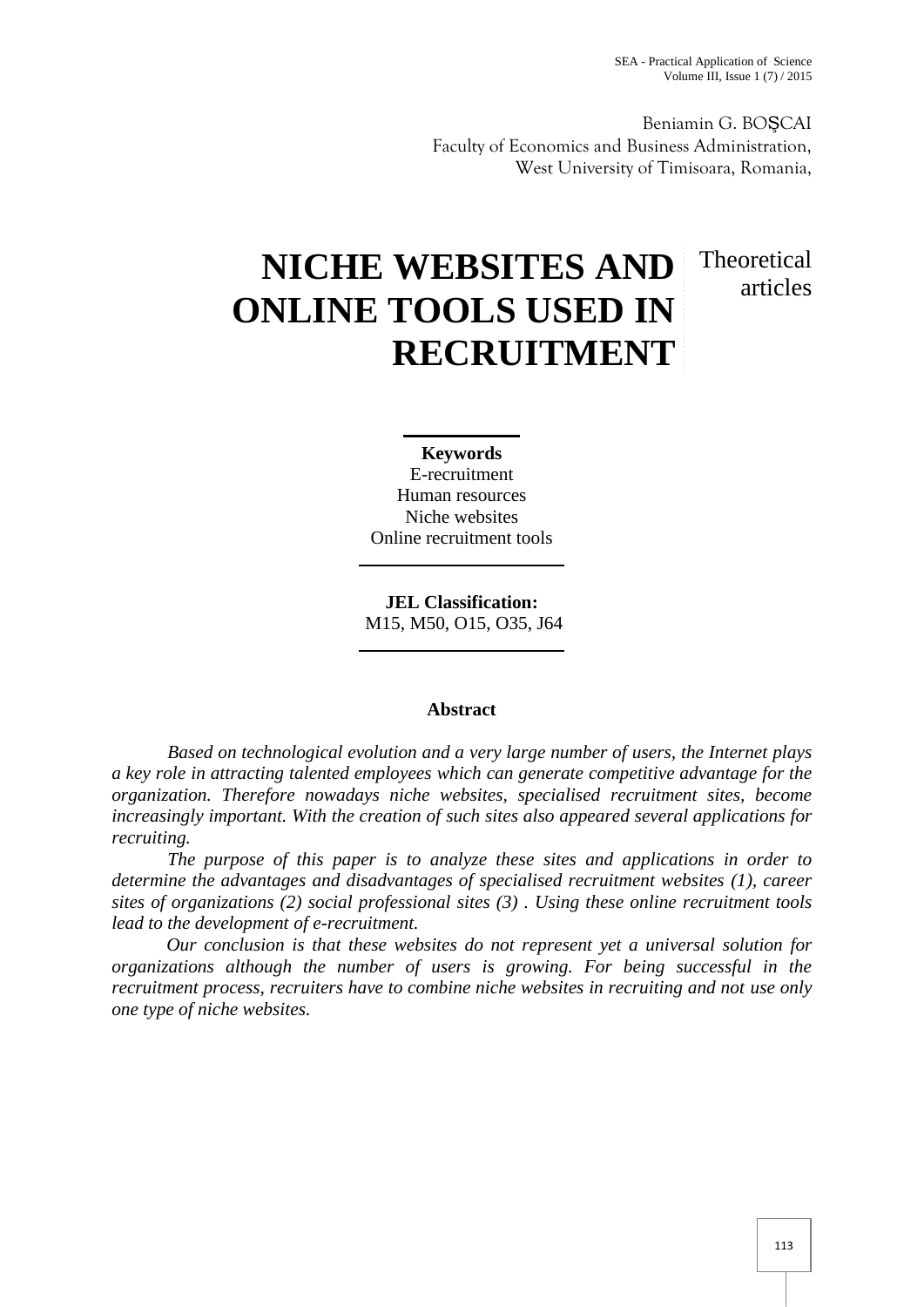### **1. Introduction**

Technological development had also an important role in the development of human resource management functions, moving from the simple use of information systems for human resources to the electronic management of human resources (e-HRM).

One of the most important functions of human resource management is to attract and retain the most talented employees which can generate competitive advantage of the organization. Thus, the fast development of the Internet and the emergence of digital generation on the labor market determined the passing from traditional recruitment to electronic recruitment (e-recruitment).

The last decade has created a "culture of Internet to a global level, which has revolutionized the way people gather information and search resources" (Selden and Orenstein, 2011). Thereby, on one hand we have a large number of users who use the internet to find a job, and on the other hand more and more recruiters use the internet to attract talented employees in a short time, with lower risks and costs in order to generate competitive advantage of the organization.

According to a report of International Telecommunication Union in Geneva, by the end of 2014 the number of internet users will reach nearly 3 billion worldwide, and in Europe recorded the highest growth in the world, where three out of four people use Internet, about 75% of the population (ITU, 2014). The number of users is still growing.

In the early 2000s in Romania occurred the first online recruitment services, which present a continuous increase of users number.

Now, in Romania there are over eight million users of Facebook Site (http://www.facebrands.ro /demografice.html) and over one million five hundred thousand users of social Linkedin Site (http://www.manafu.ro/2014/12/social-media-inromania-decembrie-2014/), according to published sources on the internet.

Chapman and Webster (2003) have identified several factors that contributed to increase the use of technologies for recruitment. Potential cost savings, the increased globalization of the economy and labor market, represent the potential to reduce adverse impact for protected groups (using the technology solution many hope that adverse impact can be reduced or eliminated and more valid decisions made) and to improve the efficiency of the hiring system by automating processes.

But the two authors mentioned some negative factors that are registered as a result of the use of technology in recruitment. We can see that a lot of organizations identified important problems regarding the assessment tools or technology suffering a sudden malfunction or irregularity that made their departments inoperable.

For example, they mentioned what one manager said:"We are depending on [technology] too much! When we experience difficulties with our systems, we are virtually paralyzed until they are fixed".

Another disadvantage specified is expanding applicant pool, because the number of under qualified and out-of-country applicants can rise. So, having a web site leads to a multitude of applications that require attention and there is also the risk of turning off applicants.

The loss of Personal Touch is also a negative aspect because the use of technologies may de humanize the selection process.

Another big problem is that the applicants may not be honest about their abilities or knowledge when they are tested online. The employer cannot be sure if the person who is tested is the applicant or is someone else.

Also access to technology is partly dependent on socio-economic status. For some people this can be a problem.

In this context a lot of niche websites and online tools developed, with the main aim to improve the recruitment process and transform the traditional recruitment process in electronic recruitment (e-recruitment).

#### **2. E-recruitment**

In their work E-Recruitment Challenges, Shahila and Vijayalak (2013) define E-Recruiting as a term that "embracing the web-based recruiting, can be described as any recruiting processes that a business organization conducts via web-based tools. However, Parry and Tyson quoted by Wolfswinkel, Furtmueller and Wilderom (2010) argue that e-Recruiting is not simply recruiting using electronic means. This is supported also by Galanaki, quote all of Wolfswinkel, Furtmueller and Wilderom (2010), which make the difference between using the Internet as a mean to recruit and those activities falling within the scope of erecruitment. It divides these electronic means of recruitment into three phases: adding pages to a recruitment website of an organization, using specialized websites in recruitment and using advertising on electronic websites media.

Galanaki also specifies other online activities falling within the scope of e-recruitment, such as remote interviews and assessments, programs (applications) internet search also interactive tools.

Wolfswinkel et al (2010) define e-recruitment as "online attraction and identification of potential employees using corporate or commercial recruiting websites, electronic advertisements on other websites, or an arbitrary combination of these channels including optional methods such as remote interviews and assessments, smart online search agents or interactive communication tools between recruiter and applicant".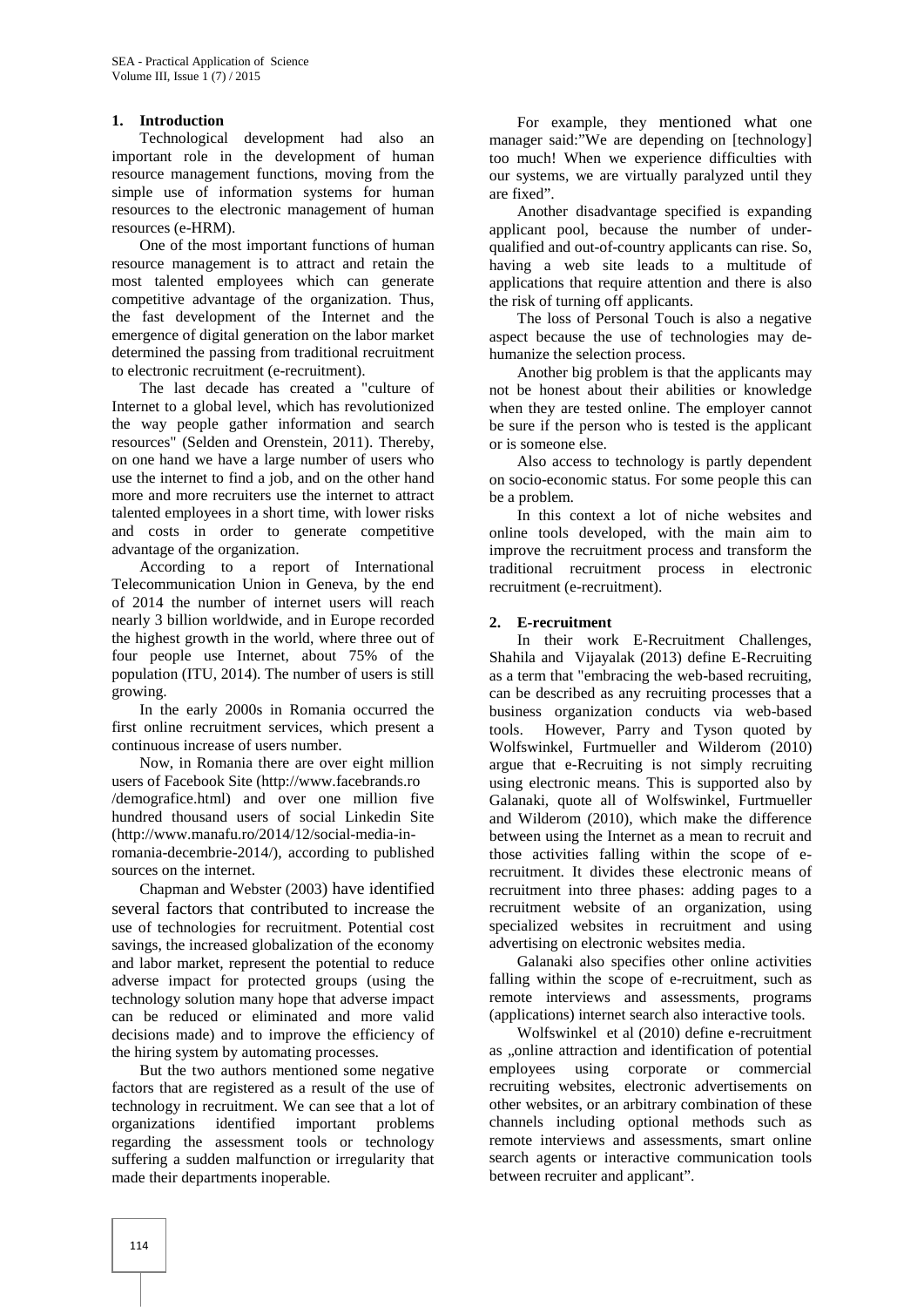Another definition for E-recruitment belongs to Margea (2008) as "the practices and activities of an organization that uses a variety of electronic means to fill open positions effectively and efficiently."

Lee (2011), in his paper "Modeling the benefit of e-recruiting process" defines this process starting from the definition of recruitment offered by Barber "recruitment includes those practices and activities within an organization aimed the identifying and attracting potential employees', as an employment process that uses a variety of electronic means and technologies for the main purpose to identify, attract and select potential employees.

In the last decade, e-recruitment applications spread throughout the world, and became leader of electronic commerce applications. Most of these systems for human resource promise lower margins also higher profits not. There may be such "disruptive technologies" especially in emerging markets or insignificant, which delivers direct effect on profitability. We have developed an example of the type "disruptive technologies / rational investment" in Table 1 of Annex (Christensen ,1997).

Trbuse highlighted the profitability of erecruitment applications compared to other applications of this kind that promise only lower margins.

E-recruitment may have a strategic value for the company. In IES study presented by Shahila and Vijayalak (2013), organizations are turning to using e-Recruitment in order to: improve corporate image profile, reduce recruitment costs, reduce administrative burden, better employ tools for the recruitment team.

E-recruitment strategic picture shows the candidate as "is connected to the central system and there is involvement of the line manager in the process (see figure nr.1from attachment). In addition to the reported benefits such as cost efficiencies, the role of HR in this model is viewed as more of a facilitative role, in theory allowing time for recruiters to become involved in the strategic issues within resourcing". All these<br>streamlined e-recruitment models generate streamlined e-recruitment models generate competitive advantage for the organization.

### **3. Niche websites**

In the Comprehensive English dictionary we find among others that the word niche is a distinct segment of a market. It can be sad that a niche website represents a market segment that meets certain needs. This site is a business specializing in a particular field. If we talk about recruiting, in this area a niche website meet employers' needs by recruiting suitable candidates but candidates need to find a job or even better than the existing one.

Niche websites bring the greatest gains and had the most spectacular growth.

There are now a lot of softwear applications for recruitment, and besides these applications the niche websites have been developed, specialized websites in recruiting.

These websites can be divided into three broad categories: specialised recruitment websites (1), career websites of organizations (2) social professional websites (3).

In the first category were also created specialized websites in recruitment for niche jobs. So, there are generalist websites (Myjob, BestJobs, eJob, etc.) and websites for niche jobs such as jobinmarketing.ro (for graduates in marketing, communications, public relations and advertising), joobs.ro (dedicated to the IT sector), Tjobs.ro (where vacancies are published abroad) and posturi.gov.ro (for those who want a job in the state where the government centralizes all jobs open to competition in public administration in the Official Gazette and public institutions). Another website for niche jobs which belongs to creative industries filed (photography, design, painting, architecture, etc.) is portfolios.ro.

According to a study Most Loved Employers available online (http://mostlovedemployers.inspir egroup.ro/), 82% of young people without a job appeals to recruitment websites, because it is much easier and convenient to apply online, than to go with your resume from one employer to another.

This represents an advantage for candidates and recruiters, because they have the opportunity to seek, quickly and at a much lower cost, large data bases. Recruitment traditional process costs are higher than unfolding through a recruitment website.

### **3.1. Specialised recruitment websites**

Breaugh (2008) quotes Steel saying it was "surprising given the number of job candidates that are generated from such sources" that being the main advantage of these websites that holda huge database of many resumes. When there is an employment there are chances to apply to that ad in seconds, thus saving time and money both for companies and applicants.

In recent years they have created a lot of websites specialized in recruitment, somehow they could be called as stated Breaugh (2008) "niche websites", but in this paper we have structured them in the three categories above, considering their adaptation only for recruitment function as a niche. The trend of specialized recruitment sites is to limit the number of free posts for both companies and candidates. For example, if you are employer on myjob.ro, you are entitled to one free post valid for 30 days and then have to pay.

Specialized recruitment websites are more complex than the career websites regarding the database of potential candidates, but also offers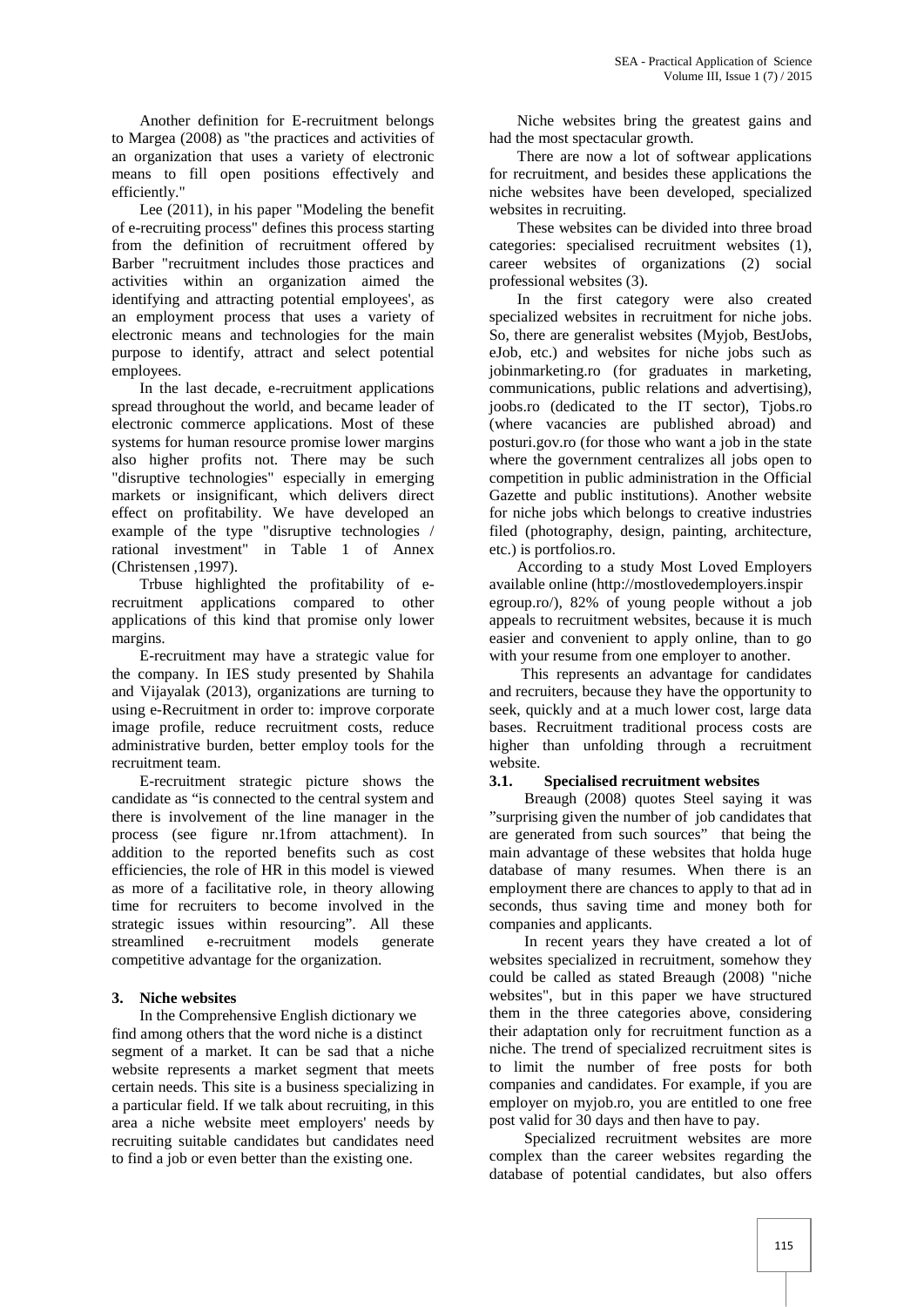jobs are more numerous and diversified. They are much easier to use and have a very friendly interface. The big advantage is that they can identify and attract a large number of candidates in a very short time and at a reduced cost.

Employers have access to the database of the website, they can post job ads, receive resumes compatible channels available to promote their company (www.ecomunitate.ro).

## **3.2. Career websites of organizations**

Also in the category of niche websites we could introduce the career website of an organization. Such a practice very common in large companies and not only is the career website. In the website "mother" there is a section "careers" which sends the user directly to the company's career website. This website is used by the existing employees and the future candidates to apply for obtaining a job and to access useful information for their new career.

The staff of the department of human resources lies with a new task, which is to maintain / manage this career website. Comparing traditional recruitment process with recruitment process using e-recruitment we can see that the tasks and activities in e-recruitment are less sequential and can be performed simultaneously. In the new process, the task of communicating with applicants / candidates begin during the early stages of the recruitment process, and link to a new task of maintaining the organization's career website (according to Figure no. 2 adapted from Holm (2010) were added other niche sites).

The task of managing / maintaining career website has a general character but must be used in each cycle employment because each recruitment process has its own peculiarities. Therefore this task is added to the e-recruitment process.

Holm (2010) shows in her studies that the introduction of e-recruitment in organizations brings a number of advantages such as: reducing costs, increasing efficiency gains, improve customer service, enhance global orientation, enables professionals in recruitment to spend more time on value-added tasks, such as communication and implementation of a particular corporate culture, being more comfortable for both recruiters and applicants for employment.

Reduceing recruitment costs is given by reducing bureaucracy and the automation of recruitment tool.

Comparded to specialized recruitment websites the advantage is to no longer pay for each post and have total control over all information.

The problem of many of these sites is that they show no intention to establish a relationship of dialogue, to provide a personalized contact, to be flexible and dynamic in a digital age. They should

promote the employer by describing some experiences of employee in the organization they represent. Some companies have tens of thousands or even millions of fans and have to initiate a digital connection with them in order to select employees that can bring success. Most of these sites offer only a brief overview of the company, the offer of vacancies and the possibility of recording a CV. In the following years the number of these websites will continue to grow both quantitatively and qualitatively.

Here are some criterias by which one can analyze such a website: ease of use, quality and quantity of information provided, to be easy to found and an overall attractiveness.

This method of recruitment is mainly used by large companies, and consists in posting job ads on their website "Careers". A big disadvantage of this embodiment is that applicants will be only those people who know the business' website or access it for various reasons.

An example of the career website you can find on the online website to receipt future employees at PepsiCo (the company's career site). An interesting and useful feature of the career website provided by Pepsi are detailed video profiles of employees. There is also an application of searching career opportunities by region and provides a welcoming and user interface (http://www.pepsicojobs.com/roro).

### **3.3 Social professional websites**

A strong recruitment market trend is to use professional social networking sites like LinkedIn. They become valuable tools for employees and specialized recruitment companies, because many people offer information about their work. Websites like Facebook, LinkedIn, Trilulilu, Instagram, Twitter, YouTube, Xing, Ecademy or Plaxo Pulse represents professional social networks, where there are millions of resumes, which can be accessed and analyzed at any time by employers.

The use of these social networking websites as a tool for recruitment is called social recruiting, which is actually a social website used as a tool for communication, which does not only transmit information, but also allows you to interact online.

Using these websites has several advantages. In addition to interacting with people interested in a company, in real time is a good way to verify the compatibility of a candidate's values and corporate culture and work environment.

These social networks are used by companies to identify and attract various specialists, but also by the candidates for finding new career opportunities.

Using these social websites and tools created for them in lower recruitment costs and time in order to recruit suitable candidates.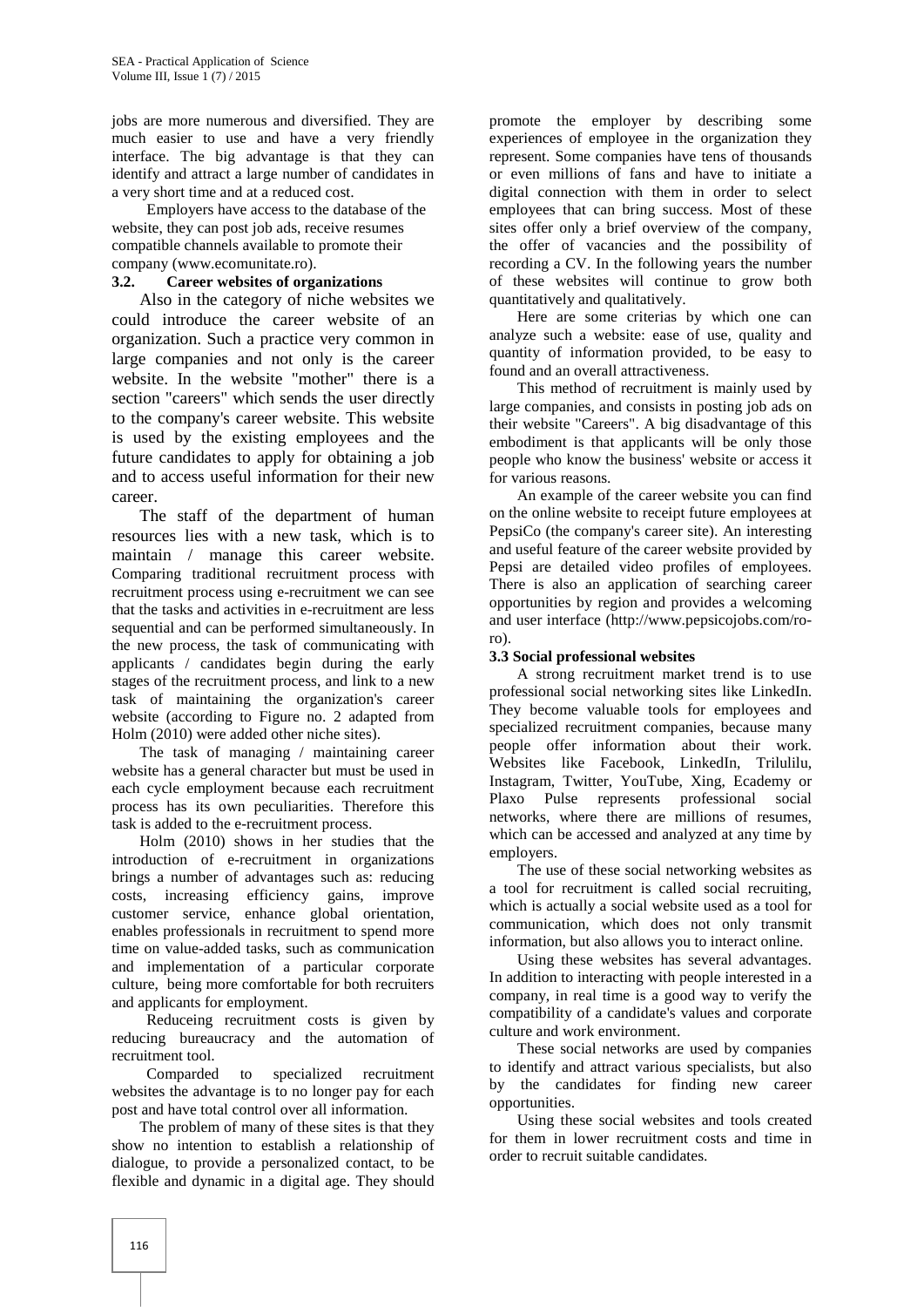Some of the online recruitment tools used by employers or recruiters as RecruitLoop (http://recruitloopcom/blog/15-online-tools-maki ng-recruitment-faster-and-cheaper-for-any-busine ss/) are **:**

- **LinkedIn**, which can be an alternative for specialized recruitment websites, but many employers do not know how to use it effectively. They can send announcements jobs, may seek candidates, can join different groups and can promote their organization.
- Facebook as on Linkedin they can send ads jobs, but they will be addressed only [1] Breaugh to certain types of users, Linkedin is a professional network. There are some applications available for employers, but also for the candidates, for example BranchOut (employees can use Facebook to distribute jobs available) CareerConect (employers can post jobs on Facebook) BeKnown (BranchOut is a similar app, but with a simpler menu) Work for Us (is an application focused on organizations and their recruitment needs, requires IT knowledge and the posted announcement can not be deleted, just edited) and Romanian applications BestJobs and CeeVee, etc.
- Videos applictions (ex. Youtube).
- Forums, currently there are forums for almost any field, and are posted knowledgeable, positive or negative experiences of the employer, tips, etc.

The number of these online recruitment tools through socialized websites is growing and improving, more and more employers turning to this type of recruitment services.

# **4. Conclusions**

The emergence of digital generation on the labor market forces companies to adopt new methods of recruitment. This led to the emergence of new business models, procedures and tools that have a number of advantages for both companies and future employees, but it is important to take in consideration also their disadvantages, performing an analysis of the disruptive technologies model / rational investment, aiming to follow in the recutare profitability. E-recruitment is a strategic investment for the organization.

Niche websites in recruitment are divided into three categories:specialised recruitment websites (1), career websites of organizations (2) social professional sites (3).

Cearly pointing out the advantages and benefits of using this sites, but also potential disadvantages or negative (Lee, 2007) for have a successful recruitment process, recruiters have to

combine niche websites in recruiting, and not use only one type of niche websites.

## **Acknowledgement:**

This work was supported from the European Social Fund through Sectorial Operational Programme Human Resources Development 2007 – 2013, project number POSDRU/159/1.5/S/134197 project title "Performance and Excellence in Postdoctoral Research in Romanian Economics Science Domain"

# **Bibliography**

- A. James, (2008) Employee recruitment: Current Knowledge and important areas for future research, Human Resource Management review 18 (2008) 103-118.
- [2] Chapman S. Derek, Webster Jane, (2003) The Use of Technologies in the Recruiting, Screening, and Selection Processes for Job Candidates, International Journal of selection and Assessment, Volume 11, numbers 2-3, June/September.
- [3] Christensen Clayton, (1997) The Innovator's Dilemma: When New Technologies Cause Great Firms to Fail, online at https://books.google.ro/books?id=K6FrJTWeU ssC&pg=PT11&lpg=PT11&dq=disruptive+tec hnologies++rational+investment&source=bl& ots=3utY wCEeE&sig=dB77bk\_\_qMQKaWJnKRTQrN

5qbuQ&hl=ro&sa=X&ei=fFYcVeeIFdDgaJy8 gcgC&ved=0CDoQ6AEwAw#v=onepage&q= disruptive%20technologies%20%20rational%2 0investment&f=false

- [4] Holm B. Anna, (2010) E-recruitment: Towards an Ubiquitous Recruitment Process and Candidate Relationship Management, 3rd European Academic Workshop on Electronic Human Resource Management, 20-21 May, 2010 Bamberg, Germany.
- [5] http://mostlovedemployers.inspiregroup.ro
- [6] http://recruitloop.com/blog/15-online-tools making-recruitment-faster-and-cheaper-for any-business/
- http://www.ecomunitate.ro/upload/pages/Sesiu ne%206%20-Cum%20sa%20recrutezi%20online%20personal%20si%20administrare%20ba za%20de%20date%20cu%20CV-uri.pdf
- [8] http://www.facebrands.ro/demografice.html
- [9] http://www.manafu.ro/2014/12/social-mediain-romania-decembrie-2014/
- [10] http://www.pepsicojobs.com/ro-ro
- [11] International Telecommunication Union (ITU), (2014), The World in 2014: ICT Facts and Figures, (http://www.itu.int/en/ITUD/Statistics/Docume nts/facts/ICTFactsFigures2014-e.pdf).
- [12]Lee In, (2007)An Architecture for a next- Generation Holistic E-recruiting System,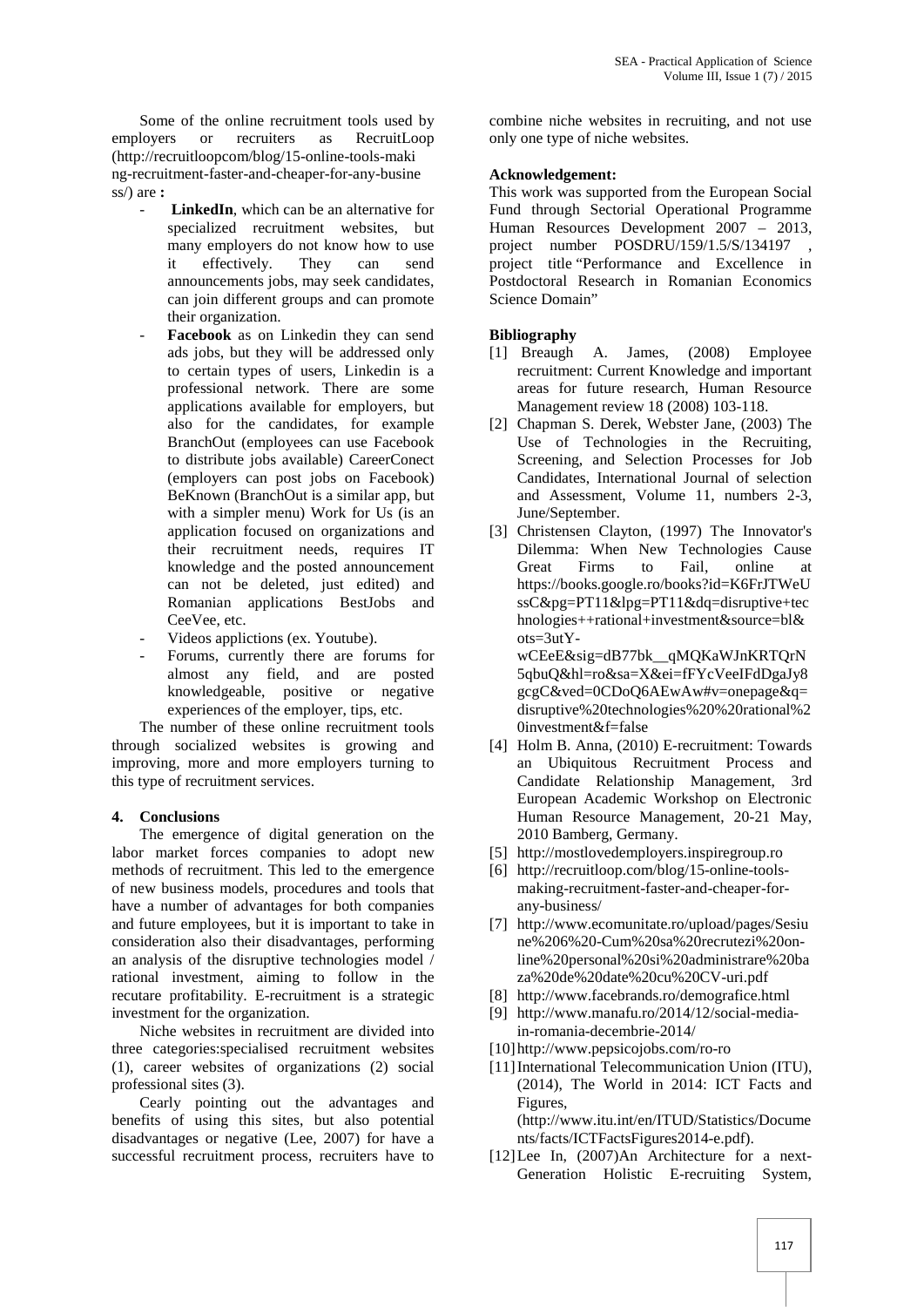Comunications of the ACM, July 2007/Vol. 50, No. 7

- [13] Lee In, (2011) Modeling the benefit of erecruiting process, Integration the international journal. - Elsevier, ISSN 0167-9236, ZDB-ID 516545. - Vol. 51.2011, 1, p. 230-240.
- [14]Margea Camelia-Loredana, (2008) Teza de Doctorat – Contributii la perfectionarea managementului resurselor umane prin utilizarea sistemelor informatice [PhD Thesis - Contributions to improving human resource management using computerized systems], Timisoara, 352p
- online at http://doc.utwente.nl/78006/1/Wolfs
- [15] Selden S., Orenstein J., (2011), Government E-Recruiting Web Sites: The influence of erecruitment content and usability on recruiting and hiring outcomes in US state governments, International Journal of Selection and Assessment, Volume 19, Number 1.
- [16]Shahila D.,Vijayalak R., (2013) E-Recruitment Challenges, International Journal of Social Science & Interdisciplinary Research, ISSN 2277 3630, IJSSIR, Vol. 2 (5), MAY Online available at indianresearchjou rnals.com118. winkel10reflecting.pdf.
- [17]Wolfswinkel Joost, Furtmueller Elfi, Wilderom Celeste, (2010) Reflecting on erecruiting research using grounded theory, 18th European Conference on Information Systems, online at http://doc.utwente.nl/78006/1/Wolfs winkel10reflecting.pdf.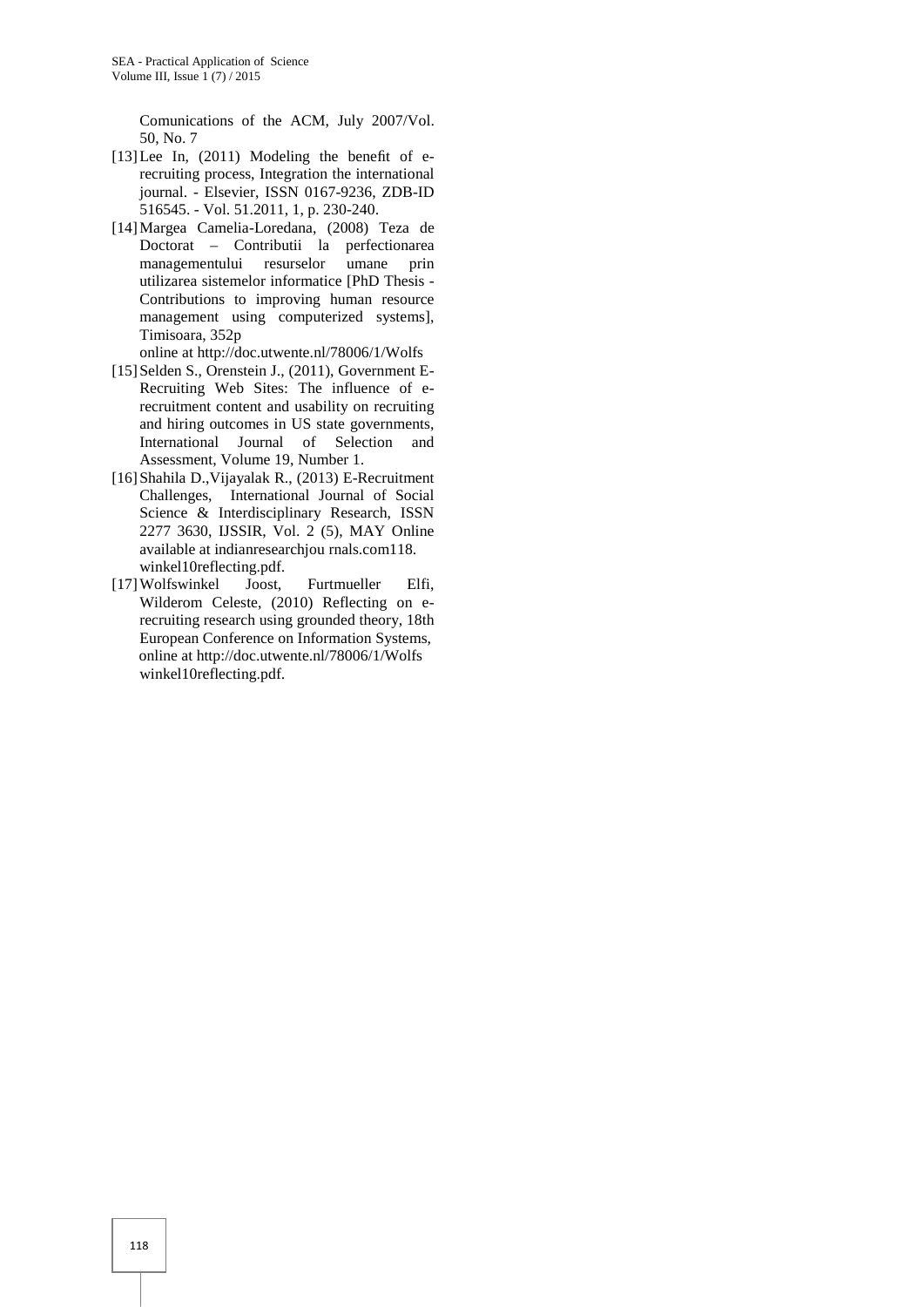# **Attachments**

Table no.1. Analysis of systems that promise lower margins and not higher profits, the analysis based on the advantages that they offer.

| <b>SINCTON</b><br><b>TWARE DE RECRIITARE</b>      | SAP ERP HCM<br><b>SAP E-recruiting</b>                                              |  |
|---------------------------------------------------|-------------------------------------------------------------------------------------|--|
| <b>Leader recruitment solutions in</b><br>Romania | <b>Global leader</b>                                                                |  |
| Advantages                                        |                                                                                     |  |
| Reducing complexity                               | streamlining<br>Reduce<br>costs<br>by by<br>and<br>automating processes recruitment |  |
| Monitoring, control and performance               | Reduction of employment through                                                     |  |
| evaluation of recruitment                         | efficient processes standardized                                                    |  |
| Streamlining the recruitment process              | Reducing TCO (total cost) via an<br>integrated talent management native             |  |
| The positive impact of technology on              | Increase retention rates and reduces the                                            |  |
| business recruiters and consultants               | risk in the process of hiring the best<br>candidate                                 |  |

Table no. 2. Advantages and benefits/ disadvantages or negative (adapted Lee, (2007) An Architecture for a next-Generation Holistic E-recruiting System, Comunications of the ACM, July 2007/Vol. 50, No. 7)

| <b>Niche WebSite</b>                                            | <b>Advantages</b>                                                                                                                                                                                                              | <b>Disadvantages</b>                                                                                                                                                                                                                |
|-----------------------------------------------------------------|--------------------------------------------------------------------------------------------------------------------------------------------------------------------------------------------------------------------------------|-------------------------------------------------------------------------------------------------------------------------------------------------------------------------------------------------------------------------------------|
| <b>Specialised recruitment</b><br>websites                      | Brand recognition;<br>E-Recruiting experience;<br>High traffic;<br>Industry best tools;<br>Large candidate base;<br>Large recruiter base<br>Gathering of passive job seekers;<br>Focused search:<br>Community of professionals | Relatively high job posting cost;<br>Potentially low-quality applications;<br>Limited content control:<br>Stickiness of the job board;<br>Limited candidate relationship<br>Low brand recognition;<br>Possibility of identity theft |
| <b>Career websites of</b><br>organizations                      | Candidate relationship management;<br>High interest in jobs by job applicants;<br>Integration with existing systems                                                                                                            | Needs for IT specialists;<br>High up front development cost                                                                                                                                                                         |
| Social professional<br>websites and online<br>recruitment tools | Low application development cost for recruiters;<br>Quick application development                                                                                                                                              | Integration issues with existing systems;<br>Possibility of closeout due to competition;<br>Possibility of lock-in;<br>Low traffic                                                                                                  |